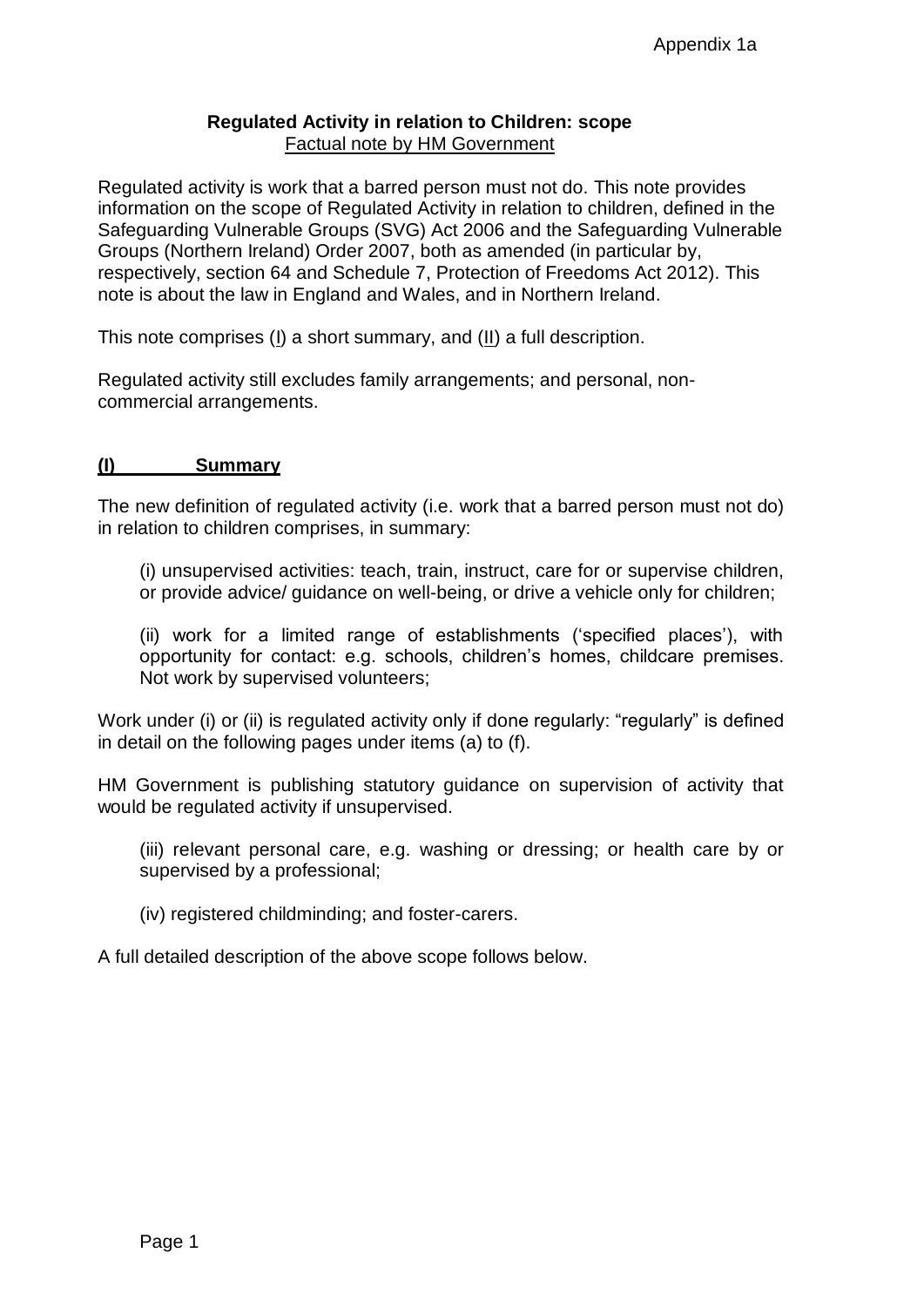## **(II) Full description of scope**

#### **Part 1: Regulated Activity for children – Activities Part 2: Regulated Activity for children – Establishments**

| Part 1: Regulated Activity in relation to children - Activities |  |
|-----------------------------------------------------------------|--|
|                                                                 |  |

The activities in the left-hand column are regulated activity in relation to children, subject to:

- exceptions in the right-hand column;
- different provisions for "establishments" (specified places) in Part 2 below.

Do not read the left-hand column in isolation from the right-hand column or from Part 2. In the right-hand column:

- "new" exceptions are those in the 2012 Act;
- "existing" exceptions are already in the 2006 Act or 2007 Order as amended before the 2012 Act, or in secondary legislation under it.

| <b>Activity</b>            | <b>Exceptions – not Regulated Activity</b>                                                                                                                                                             |
|----------------------------|--------------------------------------------------------------------------------------------------------------------------------------------------------------------------------------------------------|
| All of regulated activity. | Activity by a person in a group assisting or acting<br>on behalf of, or under direction of, another person<br>engaging in regulated activity in relation to<br>children. This is the "peer exemption". |

| In para $2(1)$ of Schedule $4^1$ :                                     |                                                          |
|------------------------------------------------------------------------|----------------------------------------------------------|
| (a) Teaching, training or instruction of                               | New:                                                     |
| children, carried out by the same person                               | Supervised activity - under reasonable day to            |
| frequently (once a week or more often), or                             | day supervision by another person engaging in            |
| on 4 or more days in a 30-day period, or                               | regulated activity. Para 2(3A)                           |
| overnight*.                                                            | Existing:                                                |
|                                                                        |                                                          |
| Day to day management or supervision on                                | Activity relating to a child in the course of his<br>٠   |
| a regular basis of a person providing this                             | employment, not by a person for whom                     |
| activity which would be regulated if<br>unsupervised. Para $1(15^2)$ . | arrangements exist principally for that purpose.         |
|                                                                        |                                                          |
|                                                                        | Activity merely incidental to activity with adults.<br>п |
| *Sources:                                                              |                                                          |
| once a week: guidance, March 2010,                                     |                                                          |
| Annex B, page 70 para B.12;                                            |                                                          |
| four or more days/overnight: Schedule                                  |                                                          |
| 4, para $10(1)$ as amended.                                            |                                                          |
|                                                                        |                                                          |
|                                                                        |                                                          |
|                                                                        |                                                          |
|                                                                        |                                                          |
|                                                                        |                                                          |

<sup>&</sup>lt;u>.</u> References to "Schedule 4" should be read as "Schedule 2" in the Safeguarding Vulnerable Groups (Northern Ireland) Order 2007 (SVG Order).

Para 1(13) in the SVG Order.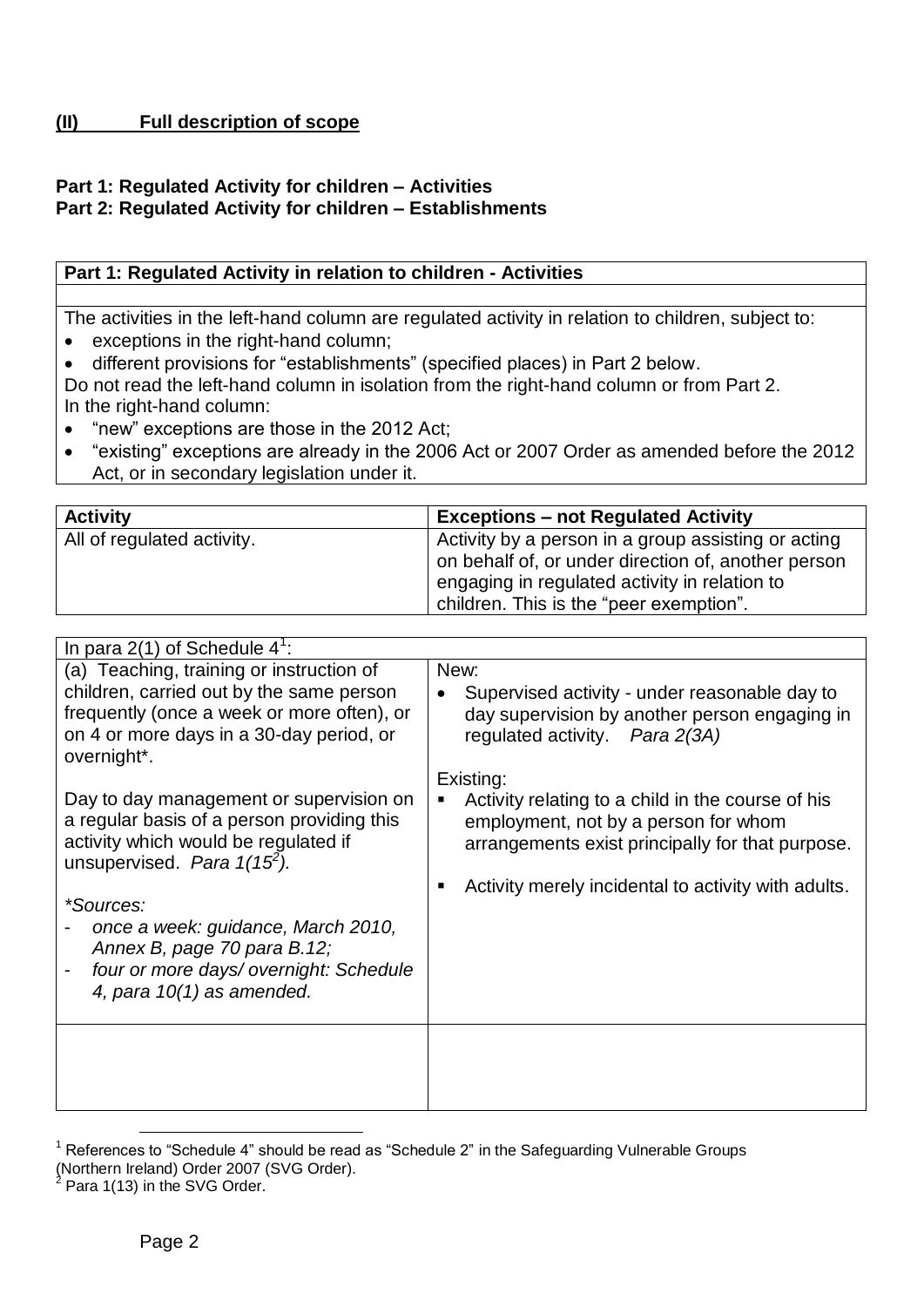| <b>Activity</b>                                                                                                                                                                                                                                                                                                                                                                                                                                                                                                        | <b>Exceptions - not Regulated Activity</b>                                                                                                                                                                                                                                                                                                                  |  |
|------------------------------------------------------------------------------------------------------------------------------------------------------------------------------------------------------------------------------------------------------------------------------------------------------------------------------------------------------------------------------------------------------------------------------------------------------------------------------------------------------------------------|-------------------------------------------------------------------------------------------------------------------------------------------------------------------------------------------------------------------------------------------------------------------------------------------------------------------------------------------------------------|--|
| (b) Care or supervision of children if<br>carried out by the same person frequently<br>(once a week or more often), or on 4 or<br>more days in a 30-day period or overnight.<br>See rows (i) to (iii) below re types of<br>care.<br>Day to day management or supervision on<br>a regular basis of a person providing this<br>activity which would be regulated if<br>unsupervised.                                                                                                                                     | New:<br>Supervised activity - under reasonable day to<br>day supervision by another person engaging in<br>regulated activity. Para 2(3B)(b).<br>Existing:<br>Activity relating to a child in course of his<br>employment, not by person for whom<br>arrangements exist principally for that purpose.<br>Activity merely incidental to activity with adults. |  |
| Particular types of care within (b) above, which apply to any child, even if done only once: (i) to<br>(ii) below.                                                                                                                                                                                                                                                                                                                                                                                                     |                                                                                                                                                                                                                                                                                                                                                             |  |
| (i) Relevant personal care. Para 1(1B):<br>(a) physical help in connection with eating<br>or drinking, for reasons of illness or<br>disability;<br>(b) physical help for reasons of age,<br>illness, or disability, in connection with:<br>(i) toileting (including re menstruation);<br>(ii-iii) washing, bathing, or dressing;<br>(c)-(d) prompting with supervision, in<br>relation to (a)-(b), where the child is<br>otherwise unable to decide;<br>(e)-(f) other training or advice in relation to<br>$(a)-(b)$ . |                                                                                                                                                                                                                                                                                                                                                             |  |
| (ii) Health care. Para $1(1C)$ :<br>All forms of health care relating to physical<br>or mental health including palliative care<br>and procedures similar to medical or<br>surgical care.                                                                                                                                                                                                                                                                                                                              | New:<br>Health care not by, or directed or supervised<br>п<br>by, a health care professional*. Para 2(3B)(a).<br>*Defined by reference to regulatory bodies. Para<br>1(1C)                                                                                                                                                                                  |  |
| (c) Advice or guidance provided wholly or<br>mainly for children relating to their<br>physical, emotional or educational well-<br>being if carried out by the same person<br>frequently (once a week or more often), or<br>on 4 or more days in a 30-day period or<br>overnight.                                                                                                                                                                                                                                       | New:<br>Legal advice. Para 2(3C);<br>п<br>Existing:<br>Activity relating to a child in course of his<br>Е<br>employment, not by person for whom<br>arrangements exist principally for that purpose.                                                                                                                                                         |  |
| (a), (b) & (c): Definition of "overnight":<br>In relation to teaching, training or<br>instruction; care or supervision; or advice<br>or guidance, it is also regulated activity if<br>carried out (even once) at any time<br>between 2am and 6am and with an<br>opportunity for face-to-face contact with<br>children. Schedule 4, Para 10(2).                                                                                                                                                                         |                                                                                                                                                                                                                                                                                                                                                             |  |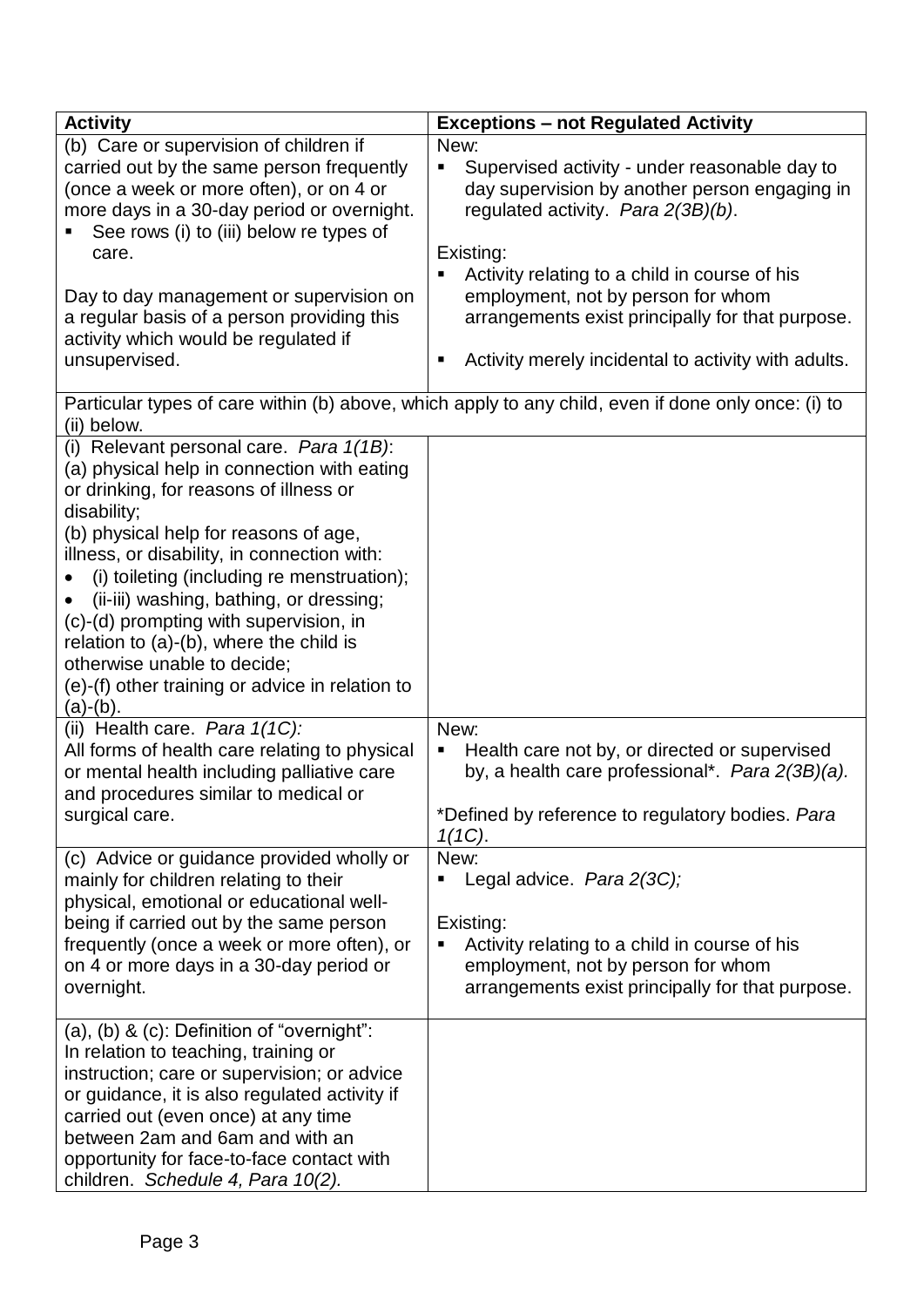| <b>Activity</b>                                                                                                                                                                                                                                                                                        | <b>Exceptions - not Regulated Activity</b>                                                                                                                                                                                                                       |  |
|--------------------------------------------------------------------------------------------------------------------------------------------------------------------------------------------------------------------------------------------------------------------------------------------------------|------------------------------------------------------------------------------------------------------------------------------------------------------------------------------------------------------------------------------------------------------------------|--|
| Former category (d), treatment or therapy, is now replaced by "health care" provisions.                                                                                                                                                                                                                |                                                                                                                                                                                                                                                                  |  |
| (e) Moderating a public electronic<br>interactive communication service likely to<br>be used wholly or mainly by children,<br>carried out by the same person frequently<br>(once a week or more often), or on 4 or<br>more days in a 30-day period.                                                    | Existing:<br>Activity by a person who does not have access<br>П<br>to the content of the matter, or contact with<br>users.                                                                                                                                       |  |
| (f) Driving a vehicle being used only for<br>conveying children and carers or<br>supervisors under arrangements as<br>prescribed*, carried out by the same<br>person frequently (once a week or more<br>often), or on 4 or more days in a 30-day<br>period. *Prescribed by SI 2009-1548 <sup>3</sup> . |                                                                                                                                                                                                                                                                  |  |
| In para 1 of schedule 4:                                                                                                                                                                                                                                                                               |                                                                                                                                                                                                                                                                  |  |
| (3) Early years or later years<br>childminding* with a requirement to<br>register, or voluntary registration, under<br>Childcare Act 2006 <sup>4</sup> .<br>*That is: on domestic premises, for reward;<br>as opposed to "childcare premises", part 2<br>below.                                        |                                                                                                                                                                                                                                                                  |  |
| (5) Fostering** a child.<br>**Defined at section 53 <sup>5</sup> .                                                                                                                                                                                                                                     | Existing:<br>Care arranged by family members and not for<br>П<br>reward is not regulated activity. Section $53(8)^6$ .<br>Local Authority can foster child with barred<br>п<br>person who is, or lives with, a relative of the<br>child. SI 2009-1797, Art 3(2). |  |
|                                                                                                                                                                                                                                                                                                        |                                                                                                                                                                                                                                                                  |  |

<sup>&</sup>lt;sup>3</sup> In Northern Ireland: Statutory Rule S.R. 2009/306.<br><sup>4</sup> In Northern Ireland: requirement to register is provided for under Children (Northern Ireland) Order 1995.<br><sup>5</sup> In Northern Ireland: Article 55, SVG Order 2007.<br><sup>6</sup>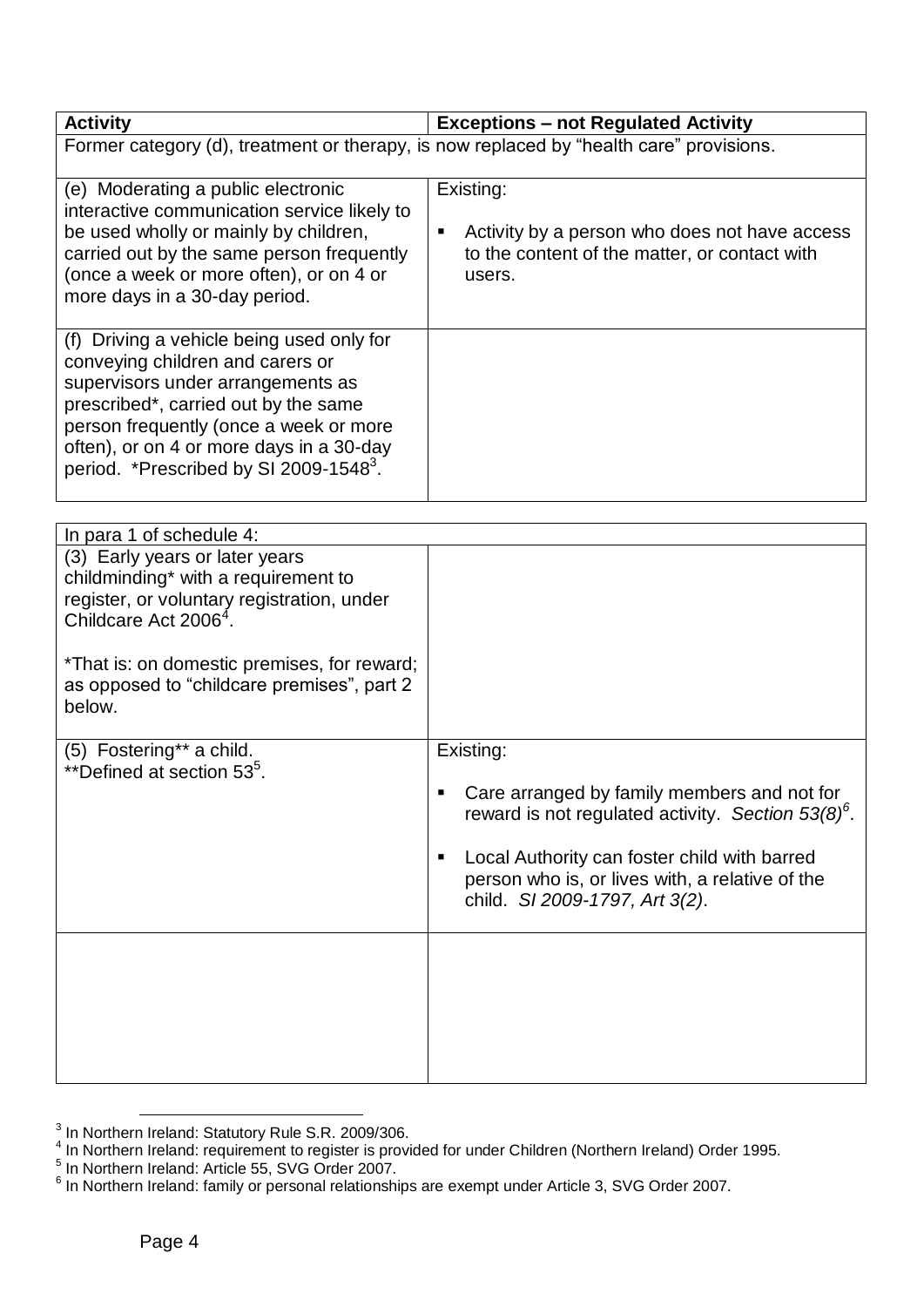| <b>Activity</b>                                                                                                                                                                                                                                                                                                                                                               | <b>Exceptions - not Regulated Activity</b> |
|-------------------------------------------------------------------------------------------------------------------------------------------------------------------------------------------------------------------------------------------------------------------------------------------------------------------------------------------------------------------------------|--------------------------------------------|
| (6) & (9) to (13)***: Wales only:<br>child minding with requirement to<br>register under Children Act 1989<br>including activities that require<br>registration if child under eight;<br>functions of Children's Commissioner<br>for Wales and deputy;<br>inspection functions in relation to<br>٠<br>education, training, childcare and<br>children's health or social care. |                                            |
| ***In Northern Ireland: $(6)$ , $(6A)$ , $(7A)$ & $(8)$ :<br><b>Guardians Ad Litem;</b><br>Controllers appointed under Mental<br>Health (NI) Order 1986;<br>Inspection/ Registration functions in<br>education, training, juvenile justice,<br>childcare, and children's health or<br>social care.                                                                            |                                            |
| $(14)'$ Day to day management on a<br>regular basis of a person providing a<br>regulated activity in Schedule 4,<br>paragraphs $1(1)$ or $(2)$ – that is, activity:<br>- at (a) to (f) above;<br>or<br>- in establishments in part 2 below;<br>and<br>$-$ (9C) or (11) in Wales only.                                                                                         |                                            |

 7 In Northern Ireland: Para 12 of Schedule 2 in SVG Order 2007.